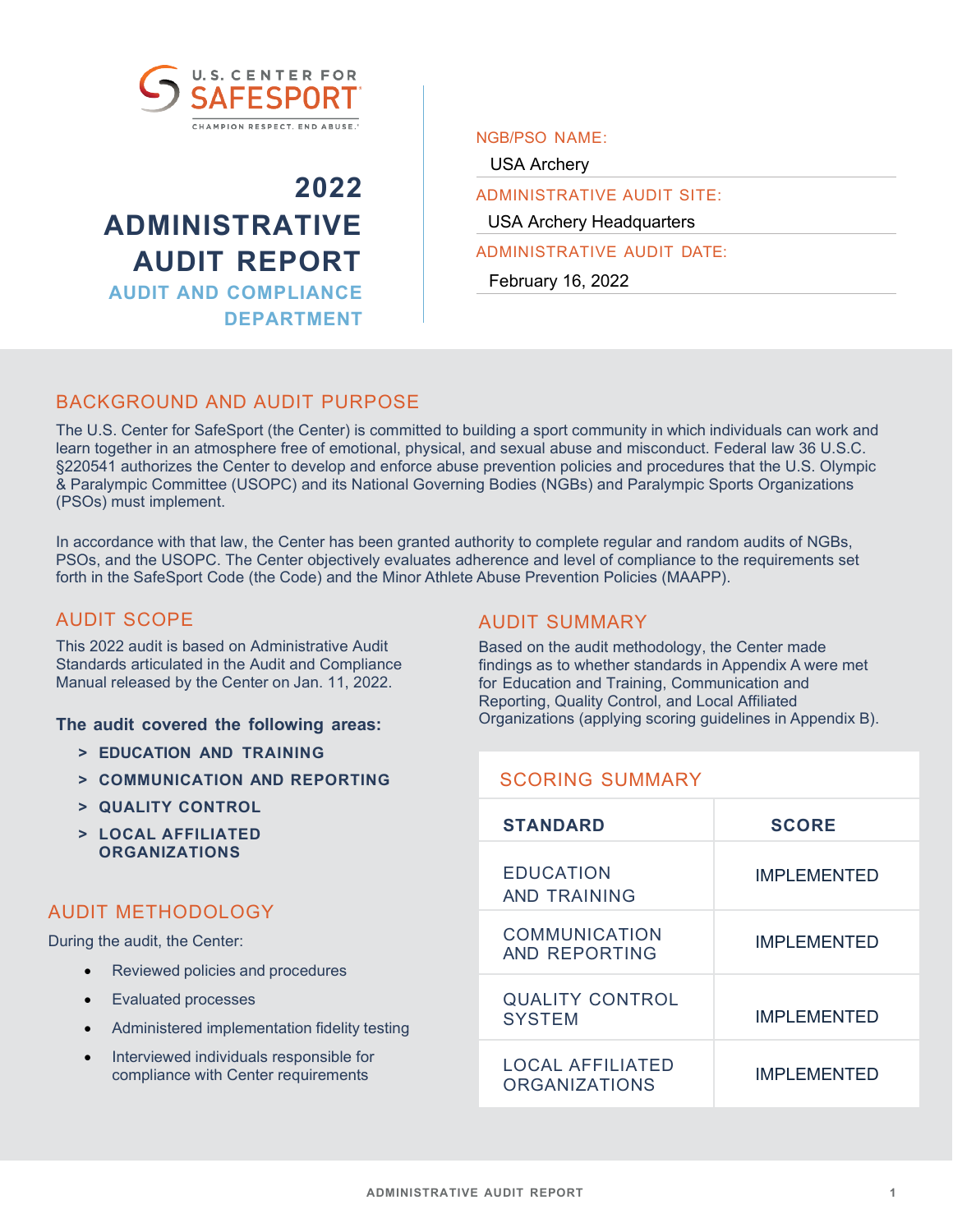- 1. Identify all Adult Participants in the organization required to annually (every 12 months) complete U.S. Center for SafeSport training.
- 2. Track all above Adult Participants in a database or spreadsheet and provide the list to the Center
- 3. Mark any Adult Participant who has not completed the required training in Organization database or membership system as "not in good standing" and show proof of automated process or written policy that ensures these individuals are prevented from participation or from having regular contact or authority over amateur athletes who are minors. Staff and board members must be trained annually (every 12 months) regardless of participation or activity
- 4. Annually (every 12 months) offer and give training to Minor Athletes regarding prevention and reporting of child abuse. Ensure these trainings are communicated to Minor Athletes by either email or newsletter. Get parental consent prior to their completion of training. Track the following:
	- a. A description of the training
	- b. The date the training was offered and given
	- c. A description of how the training was offered and given
- 5. Annually (every 12 months) offer and give training to parents regarding prevention and reporting of child abuse. Ensure these trainings are communicated to parents by either email or newsletter. Track the following:
	- a. A description of the training
	- b. The date the training was offered and given
	- c. A description of how the training was offered and given

**SCORE:** Implemented

# **RATIONALE:**

Requirement Nos. 1 and 2 are satisfied. Of the 17 individuals selected for testing, 17 (100%) were properly included, or properly excluded, from their list of Adult Participants required to complete the Center's SafeSport training.

Requirement No. 3 is satisfied. Of the 102 individuals selected for testing, 102 (100%) had completed training or were properly marked in their membership system as not in good standing.

Requirement Nos. 4 and 5 are satisfied. USA Archery offered to minor athletes the Center's prevention and reporting of child abuse trainings by email on November 23, 2021, and offered to parents the Center's prevention and reporting of child abuse trainings by email on October 29, 2021 and January 14, 2022.

#### **CORRECTIVE ACTIONS:**

No Corrective Action required.

**MANAGEMENT RESPONSE**

RESPONSIBLE INDIVIDUAL: N/A

PROJECTED DEADLINE: N/A

#### CORRECTIVE PLAN: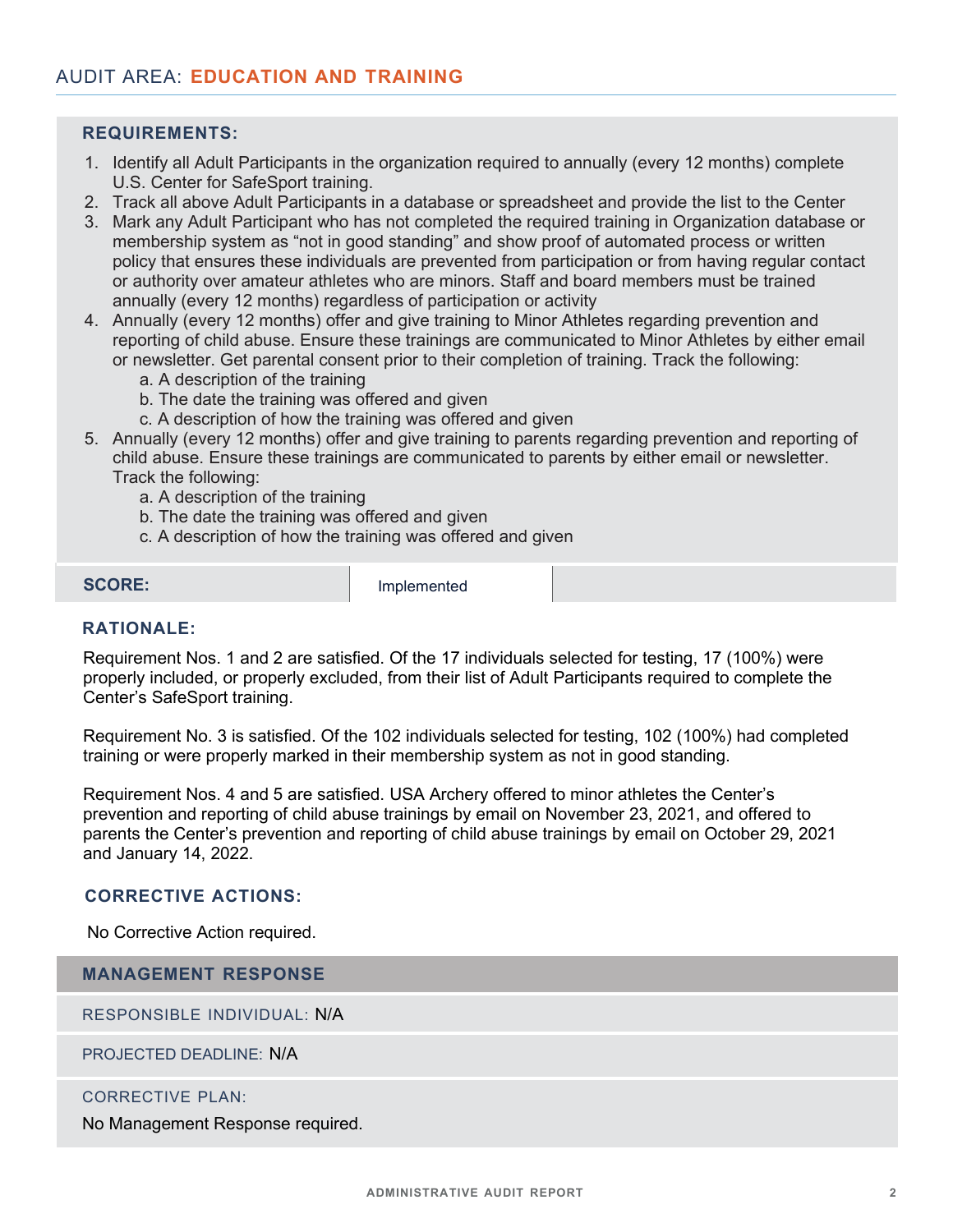- 1. Post the Organization's 2022 Center-approved MAAPP: Minor Athlete Abuse Prevention Policies (to include the Education & Training Policy and the Required Prevention Policies) on Organization website no later than January 1, 2022.
- 2. Provide direct communication of the Organization's 2022 Center-approved MAAPP Education and Training Policy and Required Prevention Policies to all members and Adult Participants no later than January 1, 2022, by either email or newsletter, and thereafter at least every new NGB membership cycle.
- 3. Have a mechanism on the Organization's public website (e.g., a form, link, or contact info for an athlete safety liaison) enabling individuals to report all concerns involving alleged sexual misconduct, physical misconduct, emotional misconduct, or violations of the MAAPP.
- 4. Provide direct communication of the reporting mechanism in requirement #3 (separate from link to Organization's full Athlete Safety policy) to all members and Adult Participants no later than January 1, 2022, by either email or newsletter, and thereafter at least every new NGB membership cycle.
- 5. Provide the Organization's written protocol for communicating the Quality Control System (see Standard #3) to all sanctioned event directors of the Organization.
- 6. Provide the Organization's written protocol for communicating to all event participants within the Organization, the Center-approved Education and Training Policy and Required Prevention Policies and reporting protocols for all concerns involving alleged sexual misconduct, physical misconduct, emotional misconduct, or violations of the MAAPP.

**SCORE:** Implemented

# **RATIONALE:**

Requirement Nos. 1 and 3 are satisfied.

Requirement Nos. 2 and 4 are satisfied. USA Archery communicated their reporting mechanism and Center-approved MAAPP which includes the Required Prevention Policies and Education and Training policies to all members and Applicable Adults by e-mail on December  $3<sup>d</sup>$  and  $21<sup>st</sup>$ , 2021.

Requirement No. 5 is satisfied. USA Archery provided written protocol that demonstrated that they communicate USAA's Quality Control System to event directors through their online event sanctioning process.

Requirement No. 6 is satisfied. USA Archery provided written protocol that includes e-mail sample language and steps for an event organizer to follow in order to send communications to event participants regarding the MAAPP and reporting mechanism for all event participants. The protocol also includes steps to follow for communicating the MAAPP and reporting mechanism to all day-of event participants.

### **CORRECTIVE ACTIONS:**

No Corrective Action required.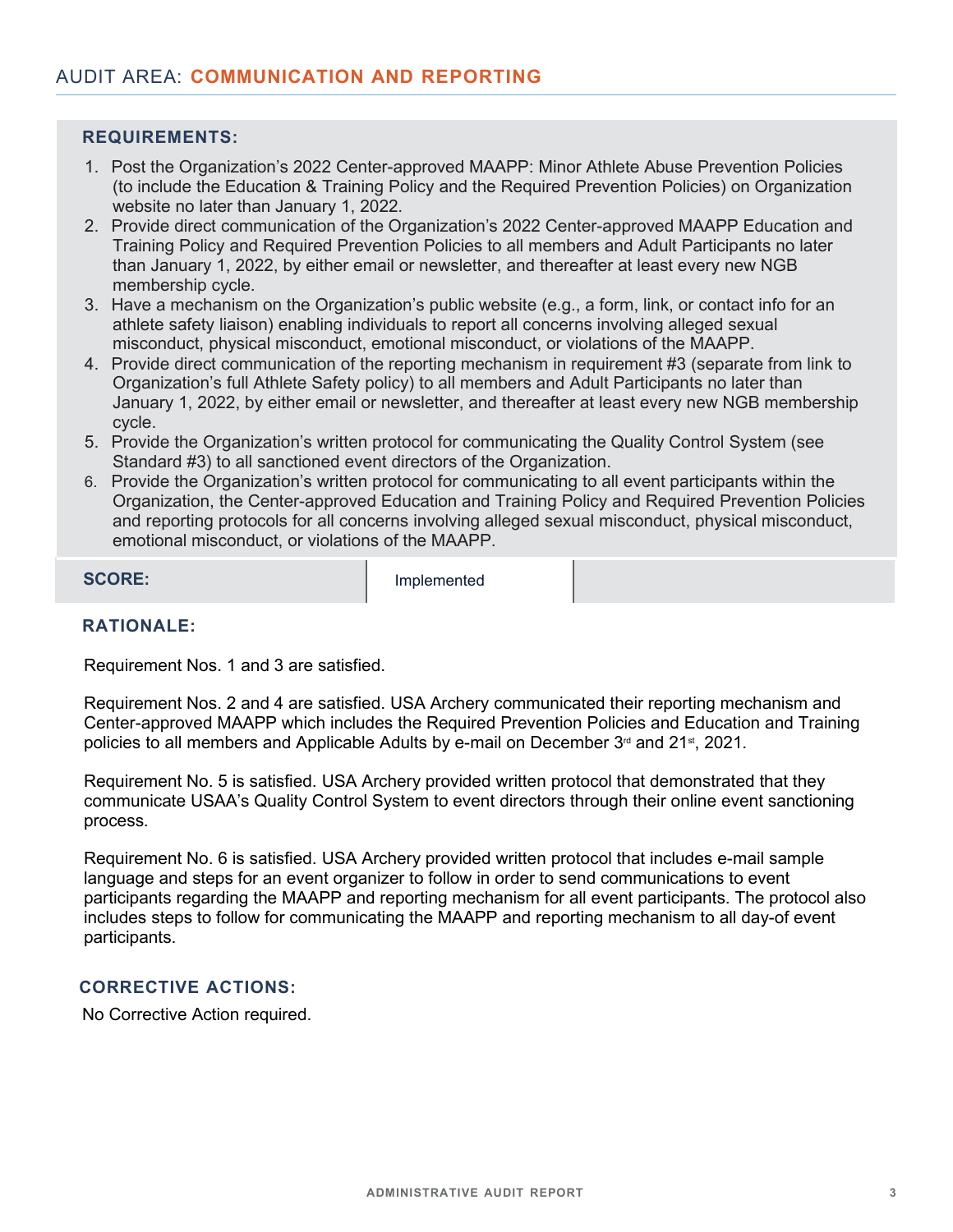# AUDIT AREA: **COMMUNICATION AND REPORTING**

# **MANAGEMENT RESPONSE**

RESPONSIBLE INDIVIDUAL: N/A

PROJECTED DEADLINE: N/A

CORRECTIVE PLAN: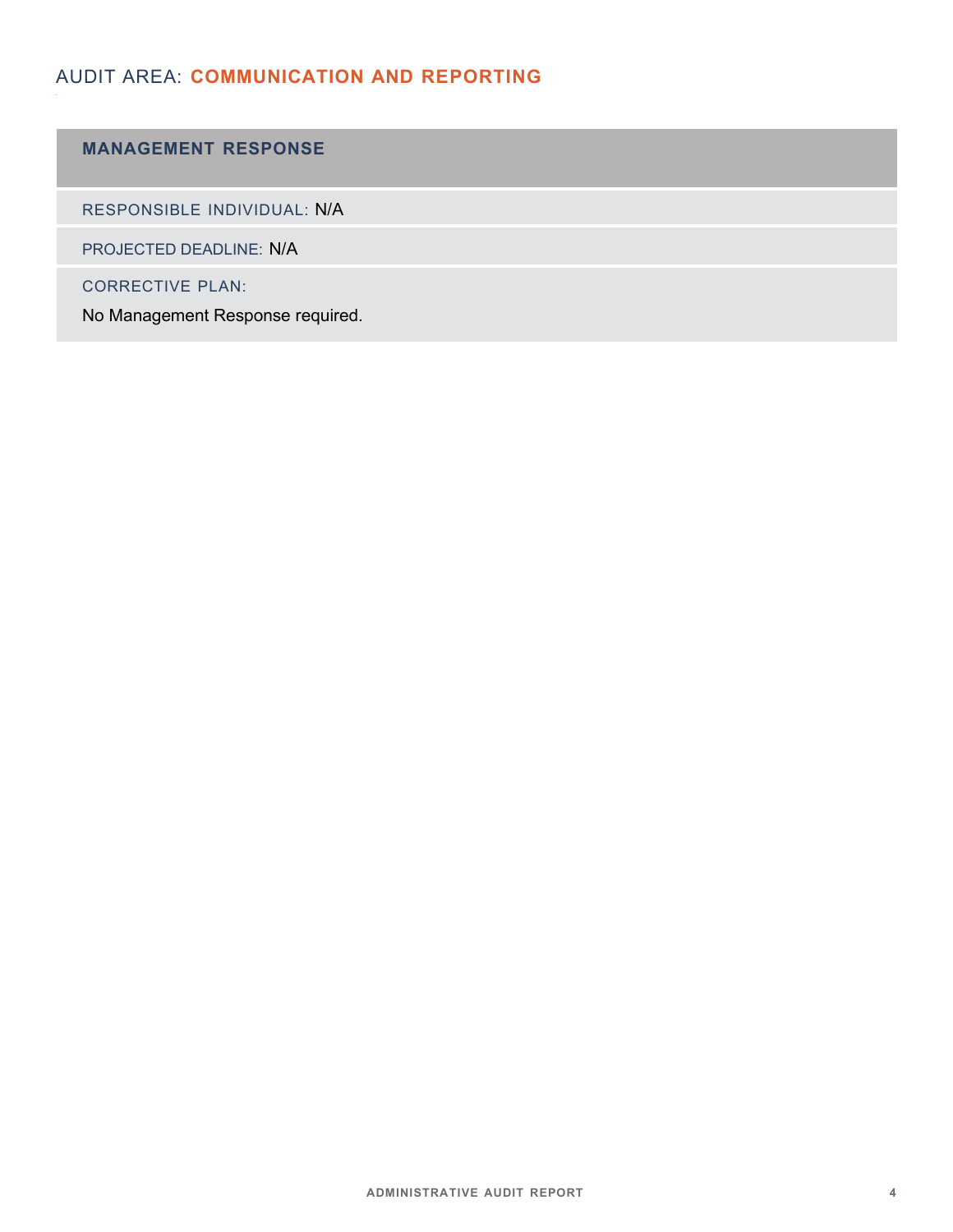- 1. Organization must implement a Quality Control System to ensure that individuals on the Organizational Exclusion List are unable to participate in any event, program, activity, or competition authorized by, organized by, or under the auspices of the Organization. The Quality Control System also must ensure that individuals who are required to be but are not SafeSport Trained are either prevented from participating or are in a role that does not include regular contact or authority over amateur athletes who are minors.
- 2. Quality Control System must include the Organization's written implementation protocol—clear action steps to effectuate policies—pertaining to all participant registration and onsite check-in. This written protocol must include and address the following:
	- a. One-day/short-term memberships
	- b. Day-of participant registration (of athletes, volunteers, coaches, officials, etc.)
	- c. On-site registration/participation (of athletes, volunteers, coaches, officials, etc.)
	- d. Last-minute substitutions (of personnel such as referees, volunteers, etc.)
	- e. Oversight procedures by the Organization when their staff is not on-site at sanctioned events

**SCORE:** Implemented

#### **RATIONALE:**

Requirement No. 1 is satisfied.

Requirement No. 2 and 2(a-e) are satisfied. USA Archery's Quality Control System includes a protocol for event organizers to follow to verify SafeSport training for required individuals prior to an event by using USAA's membership management system. The Quality Control System also includes access to USAA's Organizational Exclusion List for event organizers to utilize to ensure that individuals on the Organizational Exclusion List are unable to participate in the event. The protocols encompass any potential short-term athlete member and any on-site or day of participation/registration, should it occur. USAA provides a tracking tool for event organizers to maintain a record of event participant compliance checks and requires that the event organizer to maintain the tracking tools so they can be provided if requested during future audits conducted by USAA and/or the Center.

# **CORRECTIVE ACTIONS:**

No Corrective Action required.

## **MANAGEMENT RESPONSE**

RESPONSIBLE INDIVIDUAL: N/A

PROJECTED DEADLINE: N/A

#### CORRECTIVE PLAN: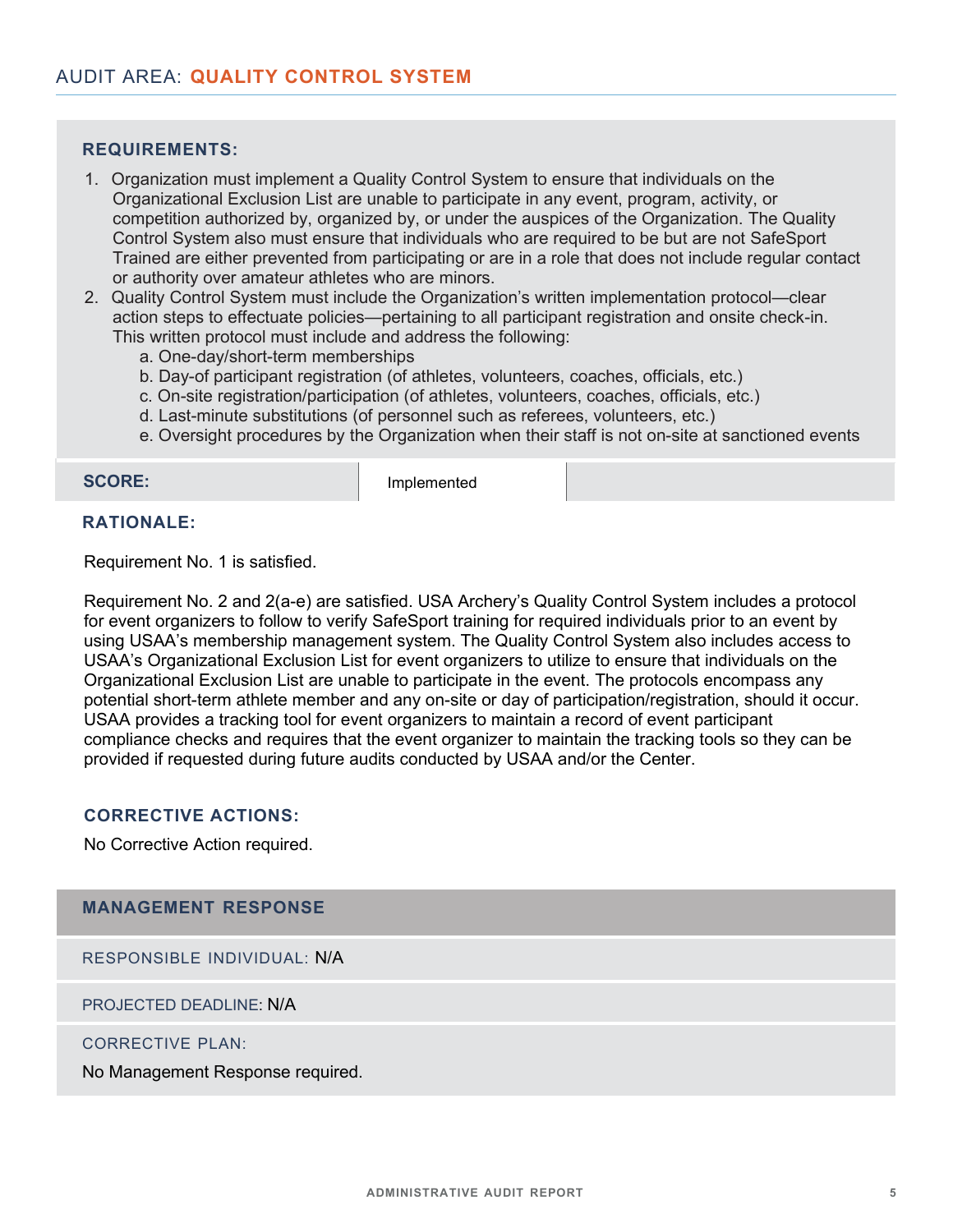- 1. Organization must provide direct communication of the 2022 Center-approved MAAPP (to include the Education & Training Policy and Required Prevention Policies) sent to all LAOs, by email or newsletter, by January 1, 2022, and thereafter at least every new NGB membership cycle.
- 2. Organization's 2022 Center-approved Education & Training Policy and Required Prevention Policies must require LAOs to adhere to at least the minimum requirements of the NGB's MAAPP.

**SCORE:** Implemented

### **RATIONALE:**

Requirement No. 1 is satisfied. USA Archery communicated their reporting mechanism and Centerapproved MAAPP which includes the Required Prevention Policies and Education and Training policies to all LAOs by e-mail on December 3<sup>rd</sup> and 21<sup>st</sup>, 2021.

Requirement No. 2 is satisfied.

# **CORRECTIVE ACTIONS:**

No Corrective Action required.

### **MANAGEMENT RESPONSE**

RESPONSIBLE INDIVIDUAL: N/A

PROJECTED DEADLINE: N/A

CORRECTIVE PLAN: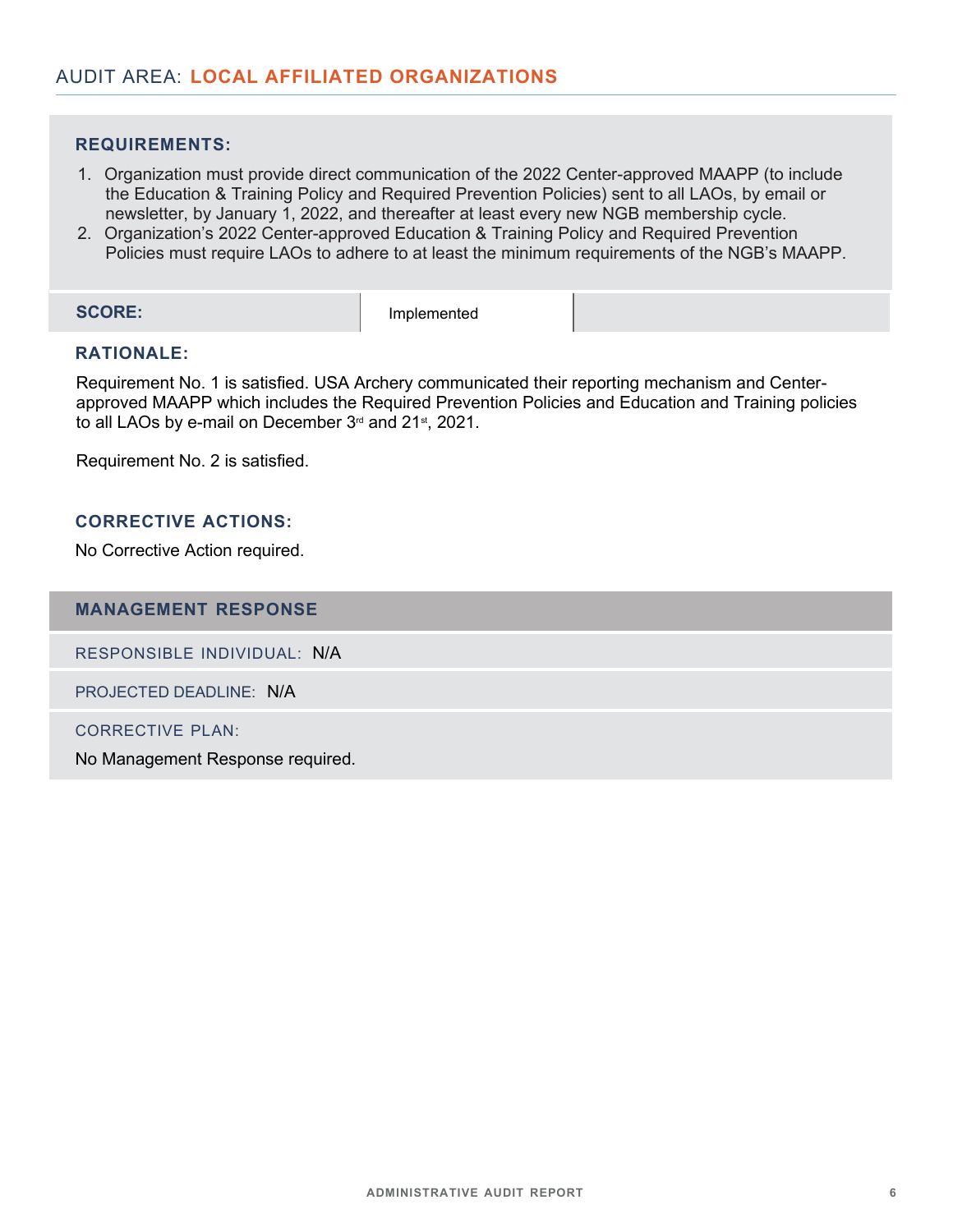# 1. EDUCATION AND TRAINING

- 1. Identify all Adult Participants in the organization required to annually (every 12 months) complete U.S. Center for SafeSport training (e.g., adult athletes who have regular contact with amateur athletes who are minors, coaches, board members, employees, interns, volunteers, officials).
- 2. Track all above Adult Participants in a database or spreadsheet and provide the list to the Center.
- 3. Mark any Adult Participant who has not completed the required training in Organization database or membership system as "not in good standing" and show proof of automated process or written policy that ensures these individuals are prevented from participation or from having regular contact or authority over amateur athletes who are minors. Staff and board members must be trained annually (every 12 months) regardless of participation or activity.
- 4. Annually (every 12 months) offer and give training to Minor Athletes regarding prevention and reporting of child abuse. Ensure these trainings are communicated to Minor Athletes by either email or newsletter. Get parental consent prior to their completion of training. Track the following:
	- a. A description of the training
	- b. The date the training was offered and given
	- c. A description of how the training was offered and given
- 5. Annually (every 12 months) offer and give training to parents regarding prevention and reporting of child abuse. Ensure these trainings are communicated to parents by either email or newsletter. Track the following:
	- a. A description of the training
	- b. The date the training was offered and given
	- c. A description of how the training was offered and given

# 2. COMMUNICATION AND REPORTING

- 1. Post the Organization's 2022 Center-approved MAAPP: Minor Athlete Abuse Prevention Policies (to include the Education & Training Policy and the Required Prevention Policies) on Organization website no later than January 1, 2022.
- 2. Provide direct communication of the Organization's 2022 Center-approved MAAPP Education and Training Policy and Required Prevention Policies to all members and Adult Participants no later than January 1, 2022 by either email or newsletter, and thereafter at least every new NGB membership cycle.
- 3. Have a mechanism on the Organization's public website (e.g., a form, link, or contact info for an athlete safety liaison) enabling individuals to report all concerns involving alleged sexual misconduct, physical misconduct, emotional misconduct, or violations of the MAAPP.
- 4. Provide direct communication of the reporting mechanism in requirement #3 (separate from link to Organization's full Athlete Safety policy) to all members and Adult Participants no later than January 1, 2022 by either email or newsletter, and thereafter at least every new NGB membership cycle.
- 5. Provide the Organization's written protocol for communicating the Quality Control System (see Standard #3) to all sanctioned event directors of the Organization.
- 6. Provide the Organization's written protocol for communicating, to all event participants within the Organization, the Center-approved Education and Training Policy and Required Prevention Policies and reporting protocols for all concerns involving alleged sexual misconduct, physical misconduct, emotional misconduct, or violations of the MAAPP.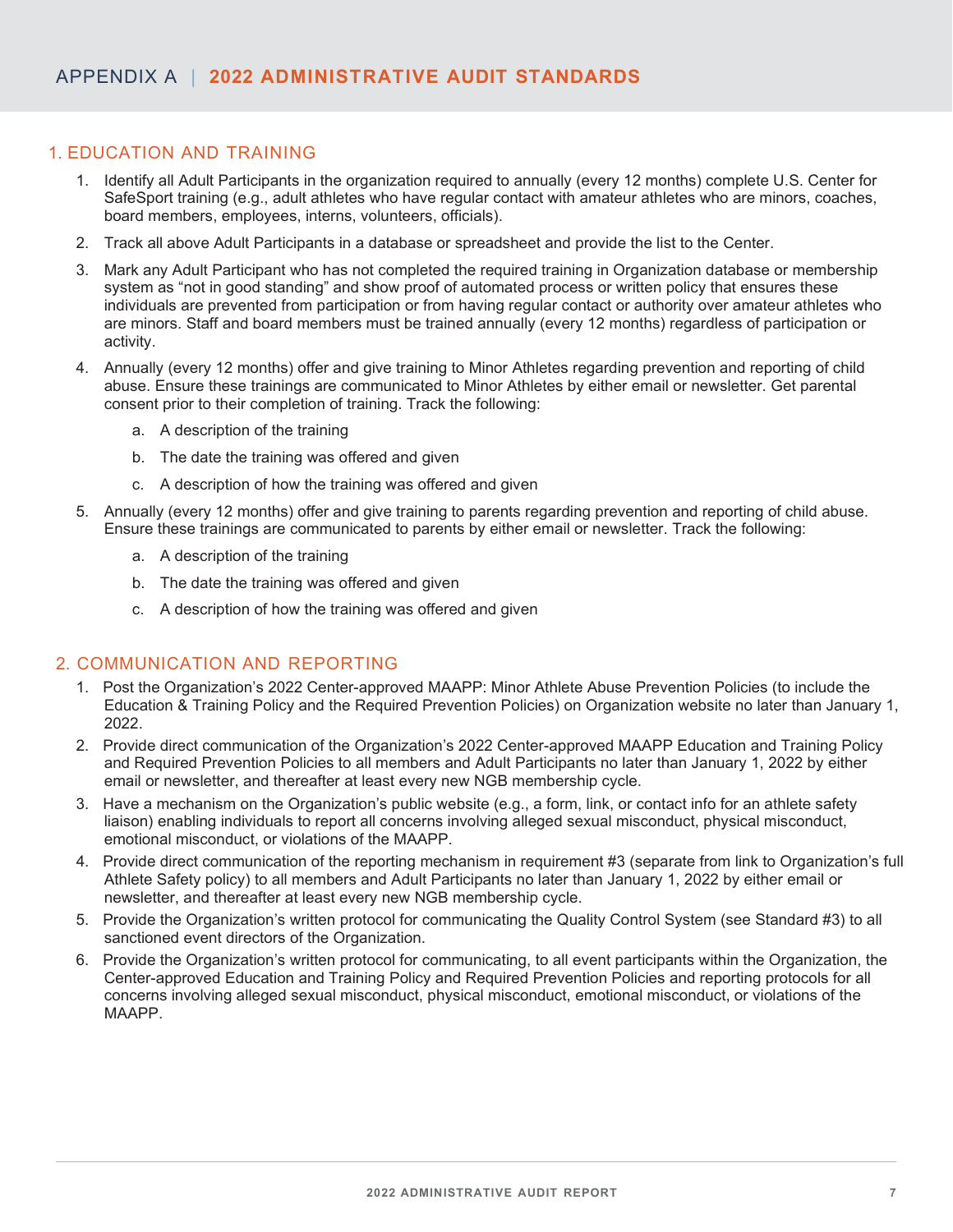# 3. QUALITY CONTROL SYSTEM

- 1. Organization must implement a Quality Control System to ensure that individuals on the Organizational Exclusion List are unable to participate in any event, program, activity, or competition authorized by, organized by, or under the auspices of the Organization. The Quality Control System also must ensure that individuals who are required to be but are not SafeSport Trained are either prevented from participating or are in a role that does not include regular contact or authority over amateur athletes who are minors.
- 2. Quality Control System must include the Organization's written implementation protocol—clear action steps to effectuate policies—pertaining to all participant registration and onsite check-in. This written protocol must include and address the following:
	- a. One-day/short-term memberships
	- b. Day-of participant registration (of athletes, volunteers, coaches, officials, etc.)
	- c. On-site registration/participation (of athletes, volunteers, coaches, officials, etc.)
	- d. Last-minute substitutions (of personnel such as referees, volunteers, etc.)
	- e. Oversight procedures by the Organization when their staff is not on-site at sanctioned events

### 4. LOCAL AFFILIATED ORGANIZATIONS

- 1. Organization must provide direct communication of the 2022 Center-approved MAAPP (to include the Education & Training Policy and Required Prevention Policies) sent to all LAOs, by email or newsletter, by January 1, 2022, and thereafter at least every new NGB membership cycle.
- 2. Organization's 2022 Center-approved Education & Training Policy and Required Prevention Policies must require LAOs to adhere to at least the minimum requirements of the NGB's MAAPP.